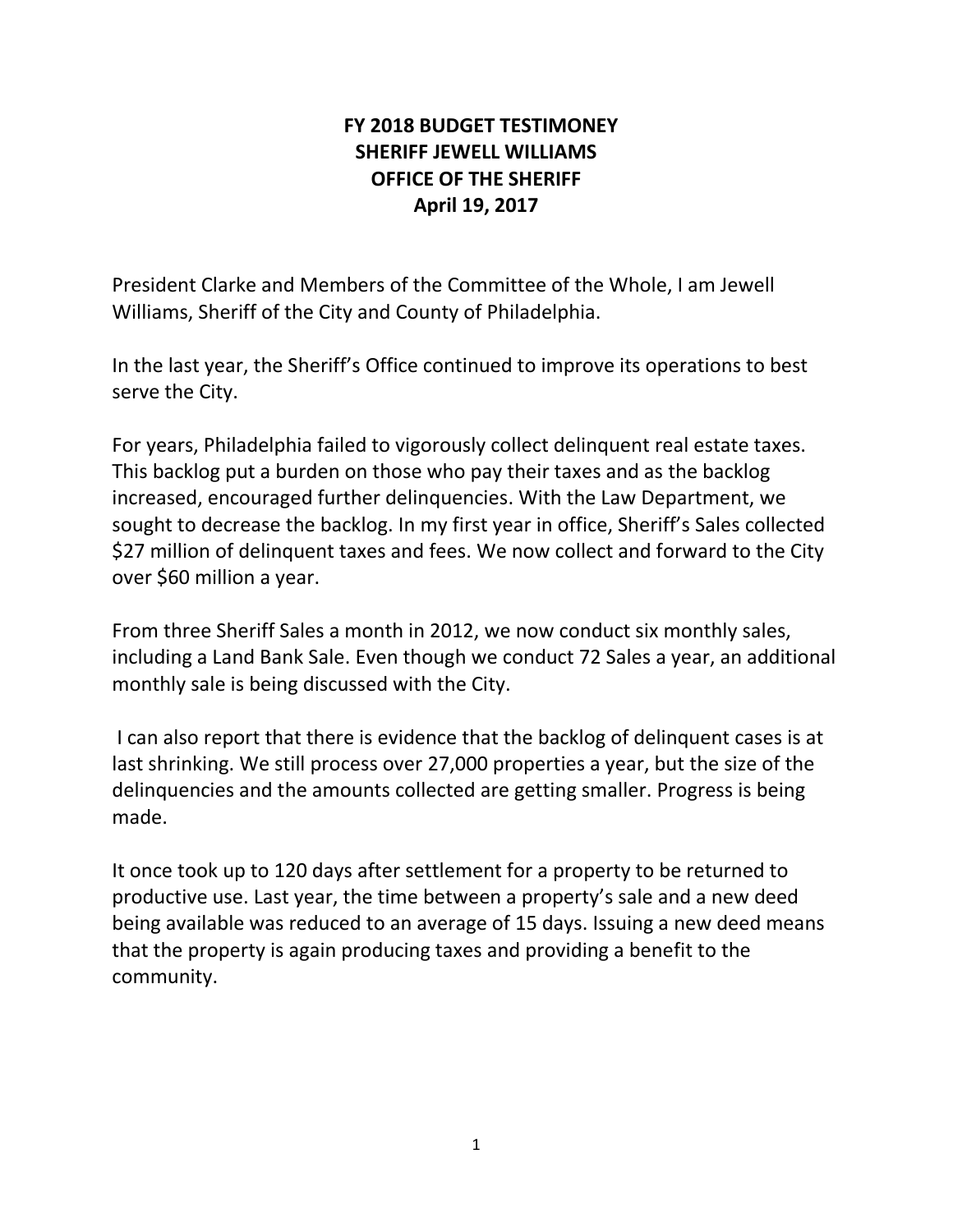We help the people of Philadelphia in a number of ways:

Last year we conducted 35 seminars, 12 of which were in Spanish, on participating in Sheriff's Sales and preventing foreclosure. We participated in over 100 community events.

We continue to increase the opportunities to buy property at Sheriff Sales to more than just a few insiders. Each year our web site hosts over 195,000 unique visits by people researching our sales. Not only does the site provide valuable information, it contains a color photo and map of each property. The site is available to either English- or Spanish-speakers.

Historically the Sheriff's Office made no effort to find people owed refunds from the sale of their property. Last year we were able to locate 140 people owed refunds from sales and returned \$2.2 million to them. Since taking office, we have returned almost \$11 million to 407 people. This was not done before we took office.

Service goes beyond delinquent tax collections. We are taking a lead in protecting people, especially children, from accidental shootings. In cooperation with President Darrell Clark and City Council, we have given out over **2800 free** gun locks throughout the city.

I want to focus on the primary task of the Sheriff's Office: the security and protection of the Courts.

Every day our Deputies safely transport over four hundred prisoners to and from jails to Courts. Many of these defendants have a history of violence. Each year we are responsible for the safety and conduct of over 100,000 prisoners while they are in transport or on trial. This is dangerous work.

The fact that few people outside the Court system are aware of this activity shows how well our Deputies do their job.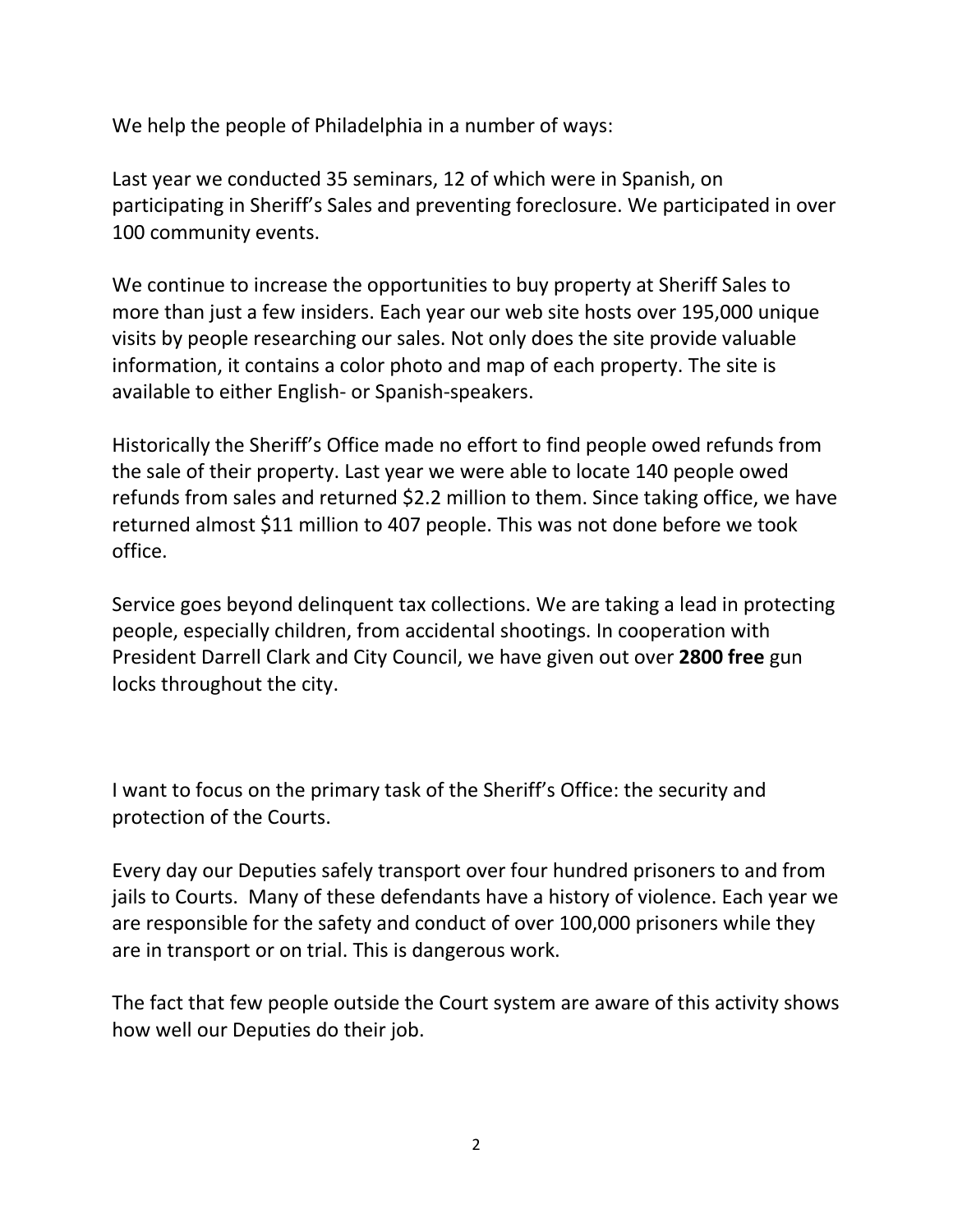There is further evidence of our success: Each year we are asked to take on new responsibilities.

More than a year ago we were asked to take over and properly train the fortyofficer warrant unit. Today twenty-eight officers are state certified and have Deputy Officer status. Even as we wait for all the officers to become certified, in the last year the unit arrested over 4,400 fugitives.

Recently, we were asked by the Courts to provide security for the Probation and Parole offices at 1401 Arch Street. This will become the seventh Court facility we are responsible to protect.

To reduce the problem of witness and jury intimidation, the Criminal Courts asked us to participate in setting up a program to keep cell phones and cameras out of Court rooms. For years judges have sought a way to stop witnesses and victims from being harassed by cells and cameras. By sealing electronic devices in a locked pouch, their use while the owner is in a court house is now prohibited. This program began on April 3rd.

Today, the biggest issue confronting us is the security of City Hall. The building is massive with a million square feet of space, housing 700 rooms including fifty Courts, and Council operations. But with fifty points of entrance, four stairwells, and massive empty corridors, City Hall is porous from the outside and unsecured on the inside.

By increasing fees collected by the Sheriff's Office, we can offset the cost of hiring the thirty-five new Deputy Sheriff Officers required to guard this nine-story building. The hiring and training process is now underway.

With Public Property and Judge Lerner of the Managing Director's Office, we are completing a detailed plan to secure City Hall from the subway below us to the Tower above us. Implementation is our highest priority.

In the past the uniform and civilian needs of this Office were not addressed in the City's operating budgets. But since we have proven that we can meet the